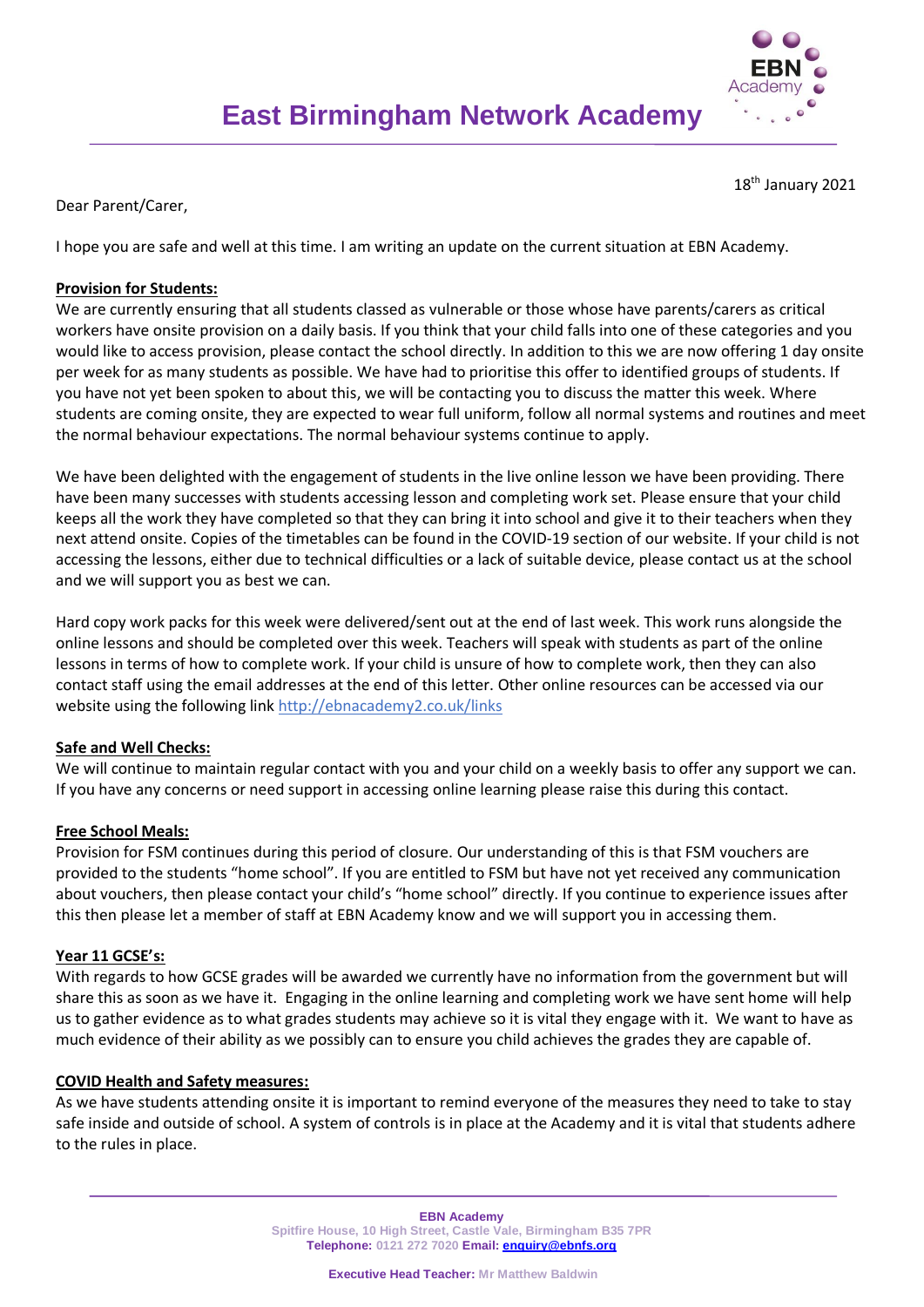Controls include:

- 1. **Social Distancing -** social distancing requires all members of the school community to maintain a safe distance (minimum 2 metres) from others at all times. Where this is not possible face-to face contact with others must be avoided and the time spent within close proximity (1 metre) to another person must be limited.
- 2. **Face Coverings** face coverings **MUST** be worn, correctly, in communal areas of the Academy including corridors, reception areas, the Bailey room, social space and other areas where social distancing cannot be easily maintained. Staff/students are not required to wear face-coverings in classrooms however they may wear them if they wish to.
- 3. **Maintaining good hand and respiratory hygiene** hand sanitisers are provided on all classrooms, communal spaces and office space. Students must ensure they sanitise/wash their hands frequently and at the end of every lesson. Respiratory hygiene should be maintained using the "Catch it, Bin it, Kill it " approach.
- 4. **Symptoms** If your child, or anyone in your household, displays any of the main symptoms of COVID-19 they **MUST NOT** attend school. The main symptoms are a high temperature, a new continuous cough or a loss/change in your sense of taste or smell. If your child or a member your household have any of these symptoms you must stay at home, self-isolate and book a COVID test. If you have a COVID test booked for your child **you must inform us of the result immediately,** and we will advise you on the next steps based on the test result.

It is absolutely vital for everyone's safety, and the ongoing operation of the Academies, that these rules are followed. Failure to do so could result in unnecessary risk to others and to the functioning of the school. If students do not follow these rules, and the normal Academy expectations, we may not be able to have them onsite. If you have any questions relating to this then please get in contact with the Academy.

I hope this provides a useful update for you. Please do not hesitate to contact the Academy is you have any questions or concerns and thank for your ongoing support at this time.

Yours sincerely

Mr Matthew Baldwin Executive Head Teacher

Contact information.

For general enquires emai[l enquiry@ebnfs2.org](mailto:enquiry@ebnfs2.org)

| Head Teacher - Mr. Baldwin              | mbaldwin@ebnfs.org<br>Tel - 07803210275 |
|-----------------------------------------|-----------------------------------------|
| Deputy Head Teacher - Mrs. Shearer      | kshearer@ebnfs.org<br>Tel - 07513555524 |
| English - Mr. Mullings                  | English@ebnfs2.org                      |
| Maths - Mr. Pathan/Mrs. Shearer         | Maths@ebnfs2.org                        |
| Science - Mr. Beaufoy/Mr. Ali           | Science@ebnfs2.org                      |
| Geography - Mr. Hennessy                | Geography@ebnfs2.org                    |
| R.E/Public Services/Careers - Mr. Brown | RE@ebnfs2.org                           |
| Citizenship - Mr. Doyle                 | Citizenship@ebnfs2.org                  |
| <b>Personal Coaches and Careers</b>     | Pastoral@ebnfs2.org                     |